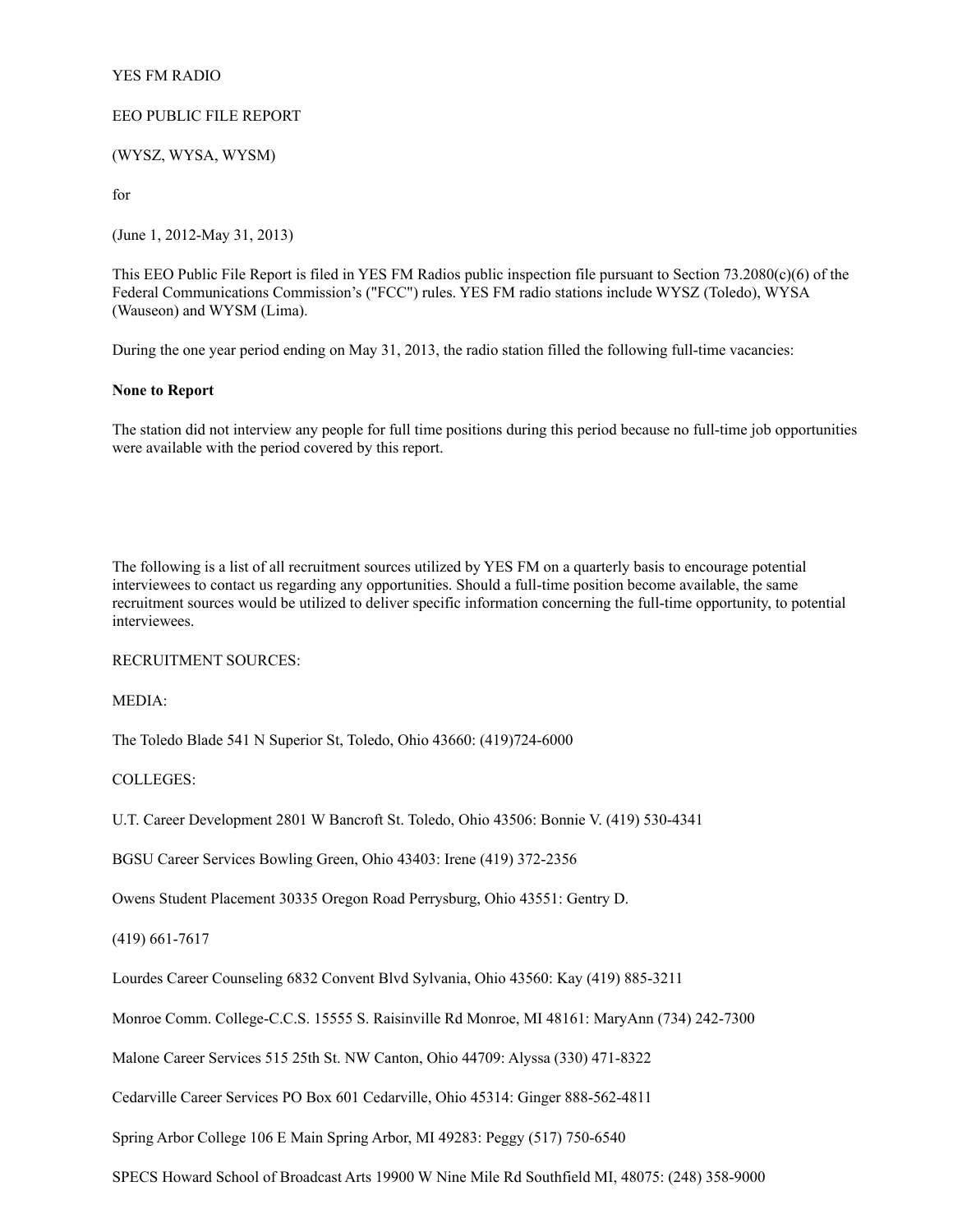# ORGANIZATIONS:

Aurora Gonzales Center 1 Aurora L Gonzales Dr, Toledo Ohio 43609: Angie (419) 244-0666

### EMPLOYMENT AGENCIES:

Imperial Placement Services 6800 W Central Ave, Suite C-1 Toledo, Ohio 43617: (419) 841-3800

Manpower Technical 340 W Dussel Drive Maumee, Ohio 43537: Tim (419) 893-4413

Renhill Staffing Services 104 N Summit St Toledo, Ohio 43604: (419) 254-2800

# EQUAL EMPLOYMENT OPPORTUNITY POLICY

It is the policy of YES FM radio to recruit, hire and promote in all job classifications without regard to race, age, color, sex, national origin or disability. The hiring and promotion of applicants will be based on work experience, qualifications and abilities. It is the policy of YES FM radio to ensure that all personnel actions such as compensation, benefits, and company-supported training shall be administered without regard to race, age, color, sex, national origin or disability.

# OPPORTUNITIES FOR EMPLOYMENT AT YES FM RADIO

YES FM carefully considers all qualified candidates for every position available. If any of our available positions are of interest to you, please mail in your resume with a cover letter indicating the position you are seeking. Please note that only resumes that are received by US Mail will be accepted (not e-mail or telephone).

After reviewing your resume, we will determine if we would like to pursue an interview, then we will contact you directly.

Please send your resume and cover letter to:

Office Manager

YES FM Radio

5105 Suite C Glendale Avenue

Toledo Ohio, 43614

THE FOLLOWING POSITIONS ARE AVAILABLE AT YES FM RADIO:

None Available at present time

#### EEO PUBLIC FILE REPORT FOR YES FM RADIO

June 2013

YES FM in accordance with the new Federal Communication Commissions EEO rules for broadcasters, is posting this information on it's website for public viewing. In doing so the ministry of YES FM radio is in compliance with the Equal Employment Opportunities rules (for religious broadcasters). If you would like to see this item in YES FM's Public Inspection File we are located at 5105 Glendale Avenue. Suite C Toledo, Ohio 43614.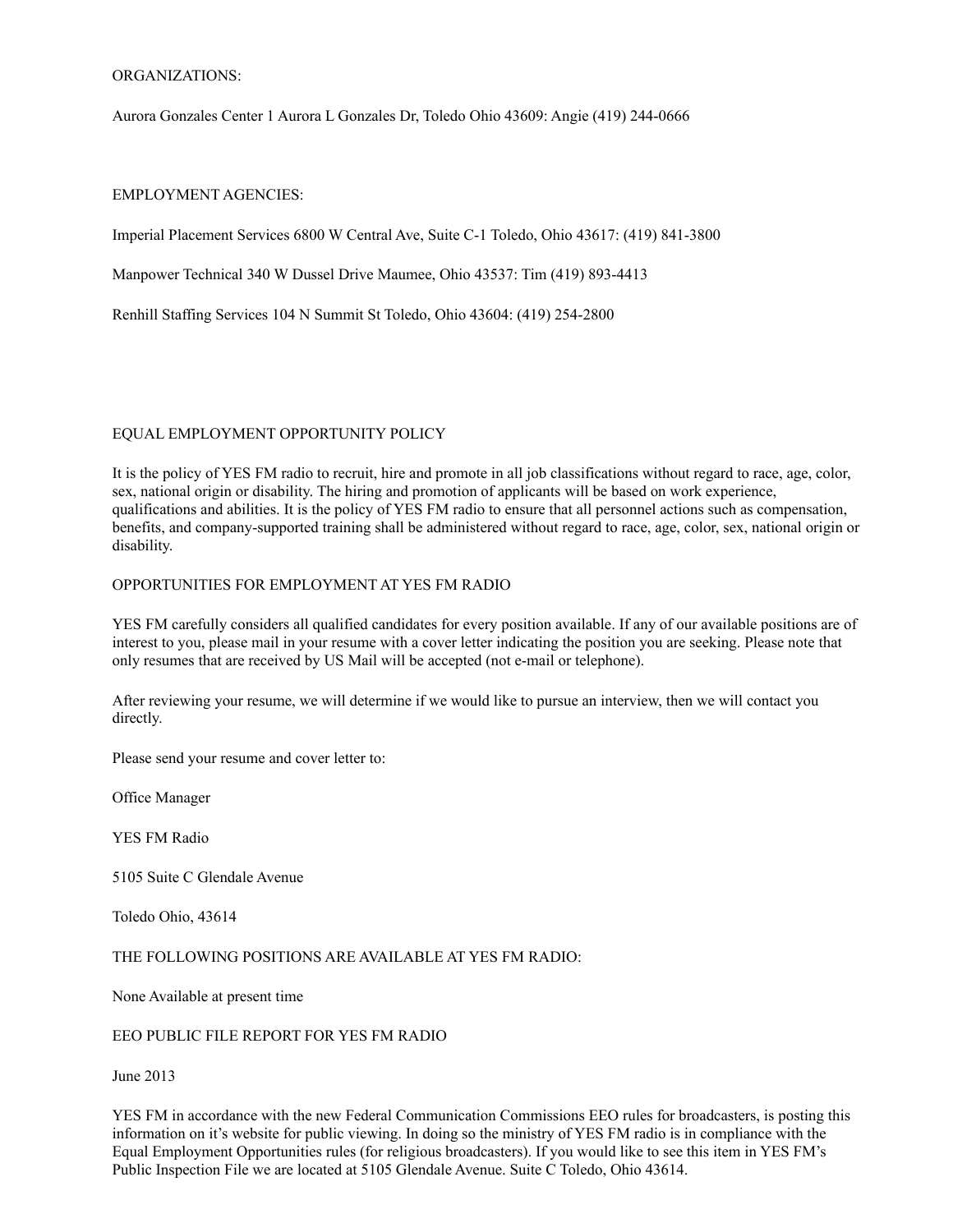Dates Covered Within This Report:

All employment opportunities active since the new rules were established by the FCC, from June 1, 2012-May 31, 2013.

Report On All Full Time Employment Opportunities During The Above Time Frame:

None To Report

The Following Sources are utilized by YES FM for Recruiting Purposes:

PUBLICATIONS:

The Toledo Blade

COLLEGES:

U.T. Career Development

BGSU Career Services

Owens Student Placement

Lourdes Career Counseling

Monroe Comm. College C.C.S.

Malone Career Services

Cedarville Career Services

Spring Arbor College

Specs Howard School of Broadcasting

ORGANIZATIONS:

Aurora Gonzales Center

## EMPLOYMENT SERVICES:

Imperial Placement Services

Manpower Technical

Renhill Staffing Services

Additional Initiatives Taken by YES FM to Recruit Employment Candidates:

YES FM has an ongoing Internship Program working with area High School/College students

Recruitment Source Utilized in Hiring for This Position: